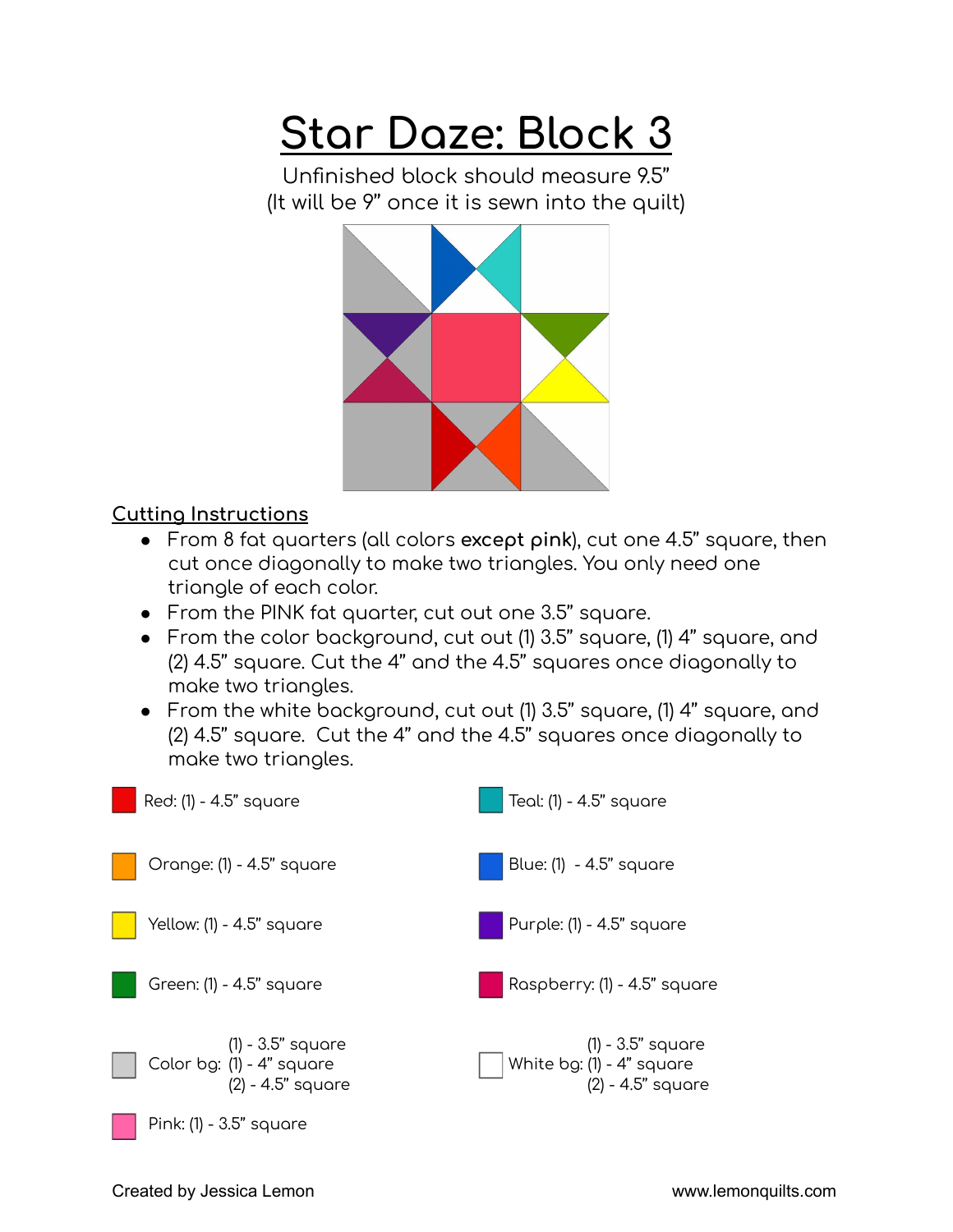## **Assembly**

**\*\*This quilt block requires the assembly of quarter square triangle blocks. If you aren't familiar with making these blocks, check out the following youtube video for a tutorial.\*\***

**"How to Make a Quarter-Square Triangle Unit" with Emily via AQS <https://www.youtube.com/watch?v=fRB2mpdotVg>**

● Take the 4'' color background triangles and put it with 4'' white background triangles; sew together on the longest side to make two half square triangles. Trim so they measure 3.5'' square.



● Pair a 4.5'' white background triangle with one of the 4.5'' triangles of each of the following colors: yellow, green, teal, and blue. Sew together to make four (4) half square triangles.



● Pair a 4.5'' colored background triangle with one of the 4.5'' triangles of each of the following colors: purple, raspberry, red, and orange. Sew together to make four (4) half square triangles.

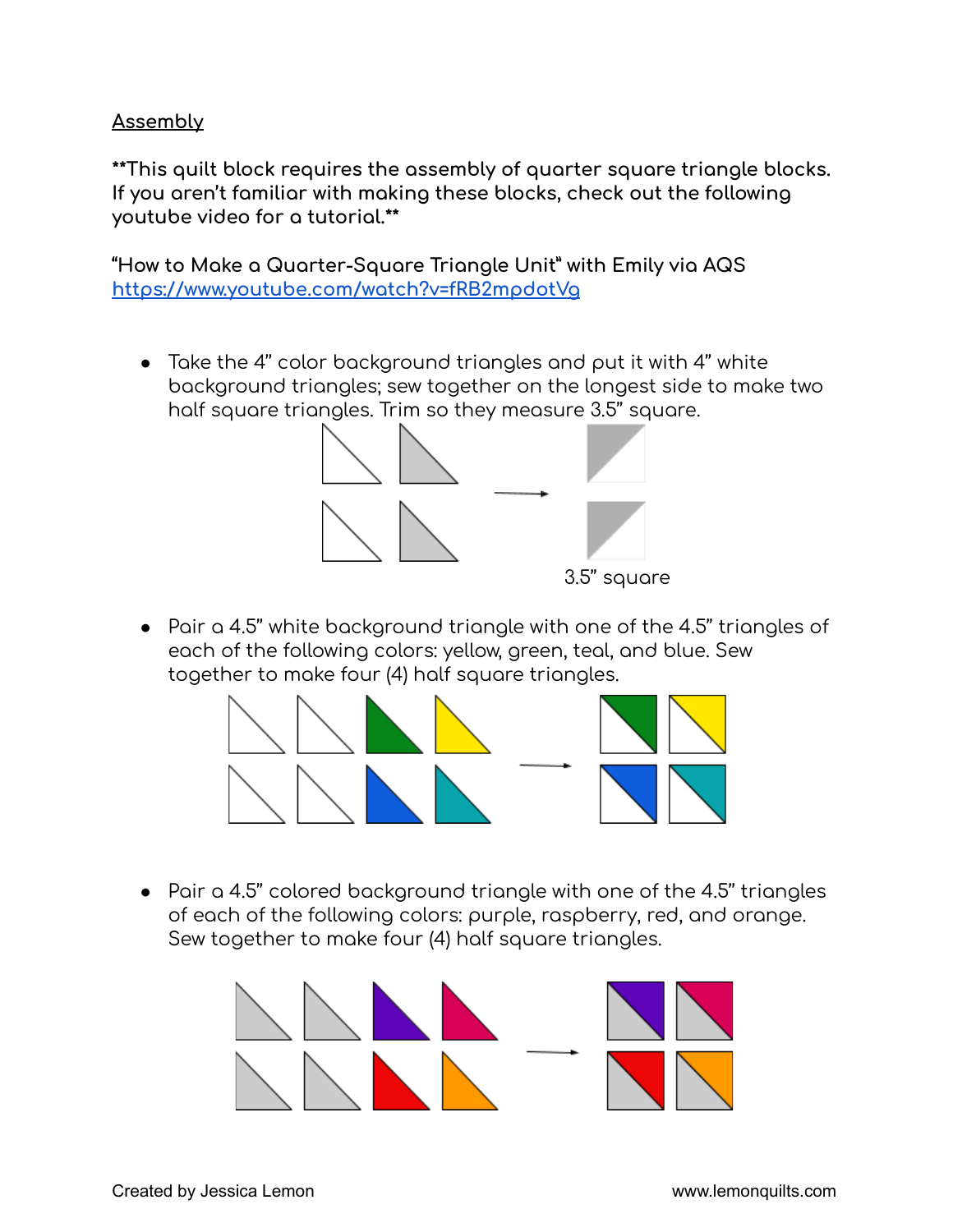● Take the green and white HST and pair with the yellow and white HST. Sew them together to create a green/yellow/white quarter square triangle. Press open. Trim to 3.5'' square. Repeat with the blue/teal/white HSTs to make one more blue and teal quarter square triangle.



● Take the red and background HST and pair with the orange and color background HST. Sew them together to create a red/orange/background quarter square triangle. Press open. Trim to 3.5'' square. Repeat with the purple and raspberry HSTs to make one more purple/raspberry/color background quarter square triangle.